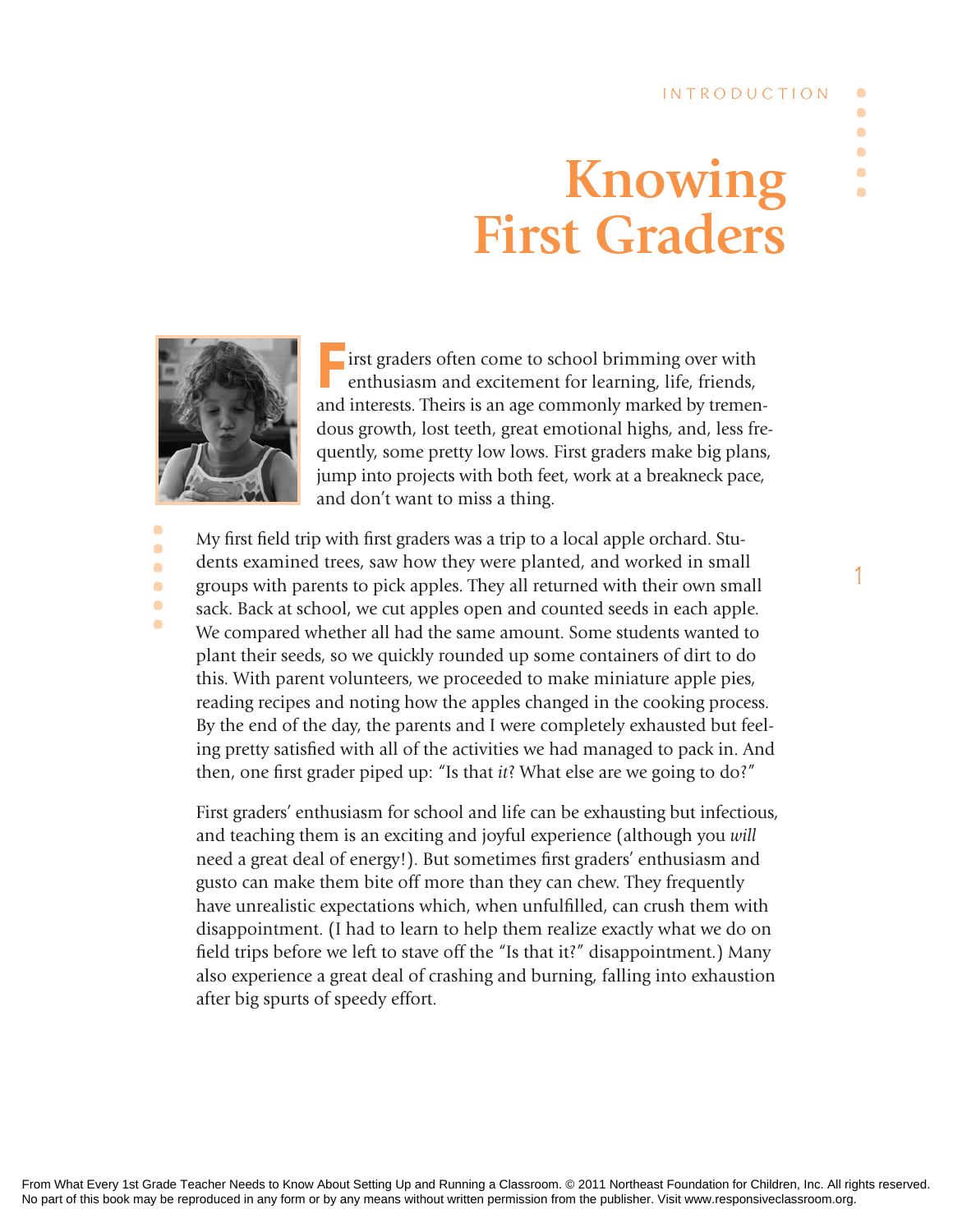But this is where you come in! You can help first graders realize their grand ideas by breaking the ideas into manageable parts: "You want to write a book about dinosaurs? Okay, let's give each dinosaur you know its own page...." When their plans are a little too grandiose, you can gently bring them back to reality: "I don't think we can have elephants and a circus tent at our end-of-the-year party, but let's think about some other things we could do around a circus theme." You can pace the day so that they don't use up all their energy early and run out of gas for the rest of the day.

I wrote this book to give you strategies for making the most of first graders' common strengths and challenges. You'll find information about many wideranging topics, such as scheduling your day, establishing and maintaining a first grade community, handling field trips and other special events, and communicating with parents. Whether you're a new teacher or a teacher switching into first grade, you'll find plenty of strategies and tips in this book to support you and your students.

# **Begin with Understanding Students' Development**

Knowing the students we teach is crucial to being a caring and effective teacher. Even though it's most important to know all the children as individuals—their likes and dislikes, areas of strength, teaching and learning strategies that seem to work best for them—we also need to know generally what to expect from students in this grade so that we can prepare effectively for the year. That means we need to know some of the common characteristics of first graders—for instance, many first graders rush through work, have a competitive streak, and are unduly susceptible to criticism. With this knowledge, we can plan events and assignments that will be engaging and challenging but not overwhelming for them, anticipate which books they'll need in their classroom library, and start the year with appropriate furniture and sup-

*First graders' enthusiasm for school and life can be exhausting but infectious, and teaching* **them is an experience.** This and are unduly susceptible edge, we can plan events and assignments that ing but not overwhelming for them, anticipat their classroom library, and start the year with first graders' enthusiasm

plies. Knowing common traits will also give us a place to start if we see or suspect a problem. **......**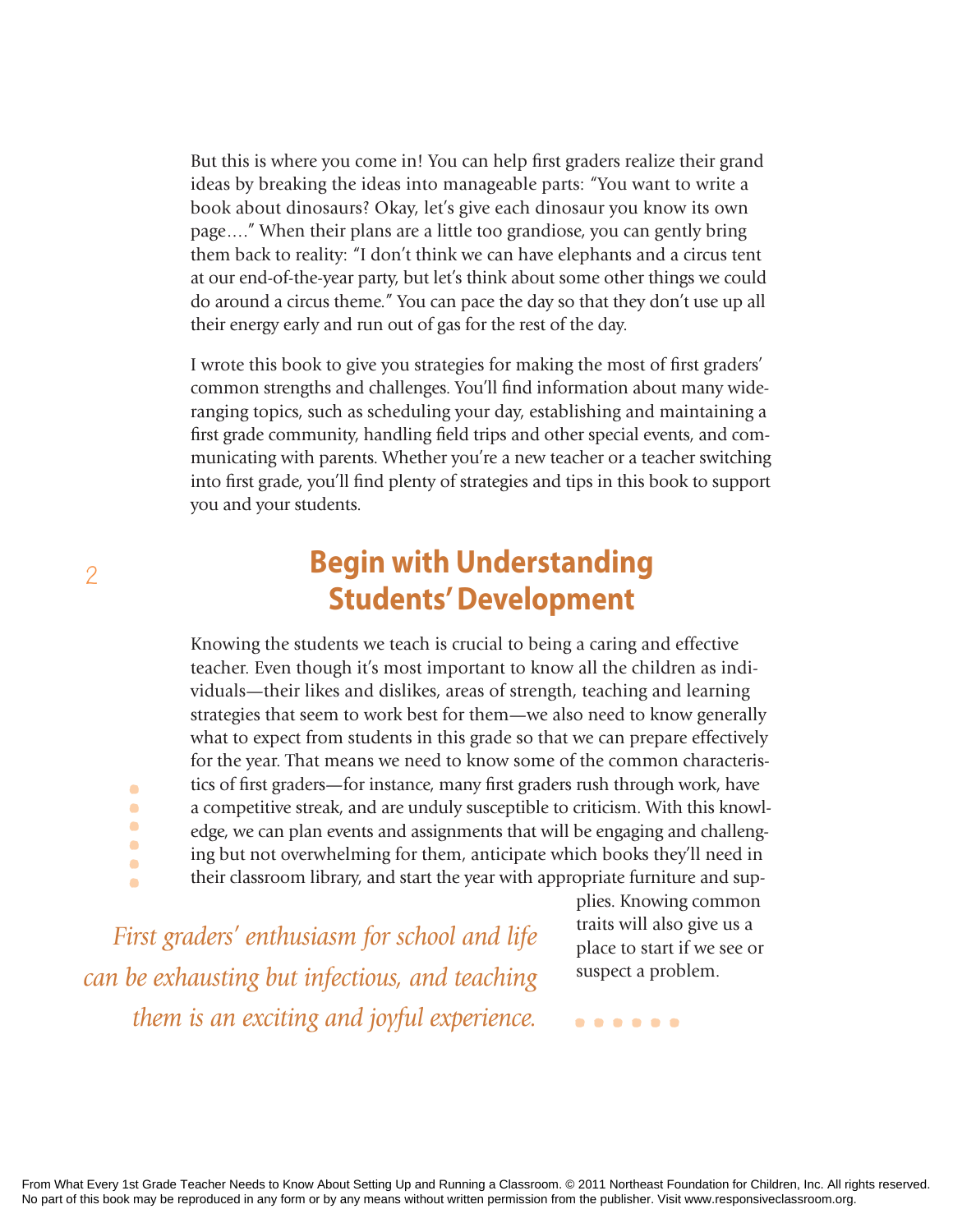Knowing first graders' unique characteristics also helps immensely in working with parents. For example, first grade parents often worry about how fast their children work. A common refrain is "I don't know why Amy can't slow down. When she does, she's capable of beautiful handwriting, and she doesn't make so many mistakes. Why don't you make her redo all of her work until she learns to take her time?" But parents may find it helpful to know that many first graders share this tendency to rush through work, and most soon grow out of this phase. Because they can also be highly sensitive to criticism, asking them too frequently to redo their work not only tends to have little effect on their speed but also makes them question their abilities. Once parents understand that rushing is typical of many first graders, they are usually more open to suggestions for other ways to help their children balance the tendency to rush with the need for quality standards for school work.

# **Common Characteristics of First Graders**

Of course, first graders have many other characteristics besides being enthusiastic, ambitious, and speedy, and the table on pages 5 and 6 summarizes these other common characteristics. As you use this table, keep these points in mind:

- Human development is complex. Even scientists who study it do not yet fully agree on the means by which humans grow socially, emotionally, linguistically, or cognitively. Most theorists describe the process as involving a dynamic interaction between a person's biological disposition and many other environmental factors—including the historical era in which a person grows up, the person's culture and family, and the institutions he or she encounters (such as schools, places of worship, and the media). The table is not intended to ignore this complexity but rather to offer you a bridge between the abstract ideas of theory and their practical expression in children's classroom behavior.
- Every child is unique. As a result of the complex and dynamic process of development, no two children—not even identical twins with the same genetic make-up—will develop in the same way or at the same rate. Also, within a given child, one area may develop at a much faster rate than another. For example, a particular first grader might have social-emotional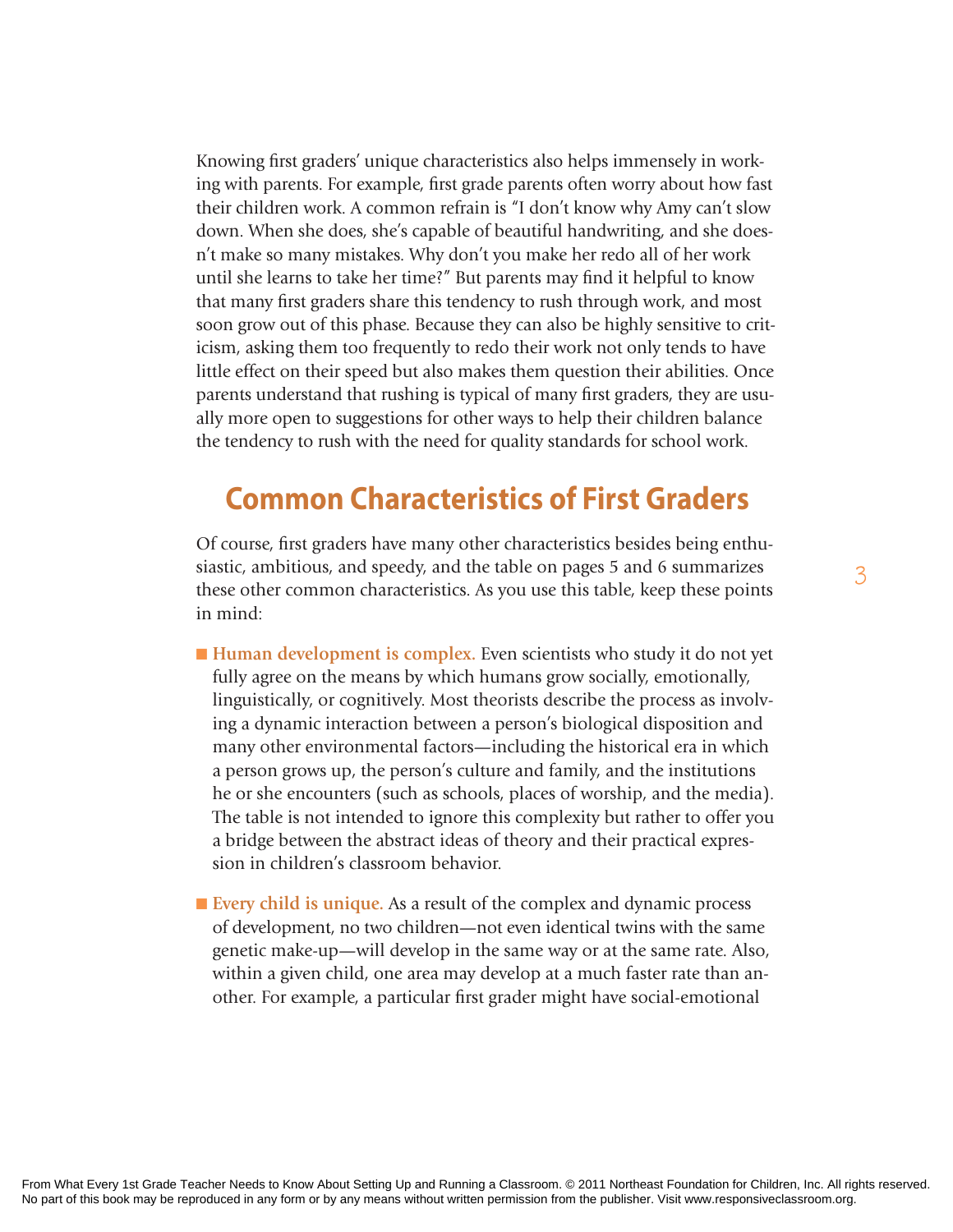behaviors very common among first graders (such as bossiness) but cognitive behaviors more like those of a second grader (such as caring about and trying hard to maintain a high standard of work).

**n** The table gives you a prac**tical frame of reference.** For instance, as you will

**4**



see in the table, many first graders have difficulty staying in their chairs. Teachers who are not aware of this tendency may incorrectly conclude something is wrong with a child who is regularly falling out of his chair. The table is a resource to which you can return if you see a behavior that seems puzzling. You may learn that the behavior is actually fairly common.

■ The table is not about what's "normal." It's not intended to limit your thinking about students' potential, to support decisions about whether a student is "normal," or to lead you to ignore the needs of students who differ from other first graders. For example, although many first graders are quite social, talkative, and energetic, you will no doubt encounter quieter, more reserved, and less active students as well. Rather than assuming anything is wrong with these quieter children, think about how you may need to interact with them differently—for instance, by seeking them out more and initiating more conversations with them than with other students. By all means, go with what you see and give students what they need.

To learn more about child development, see the resources in the "About Child Development" section on page 122.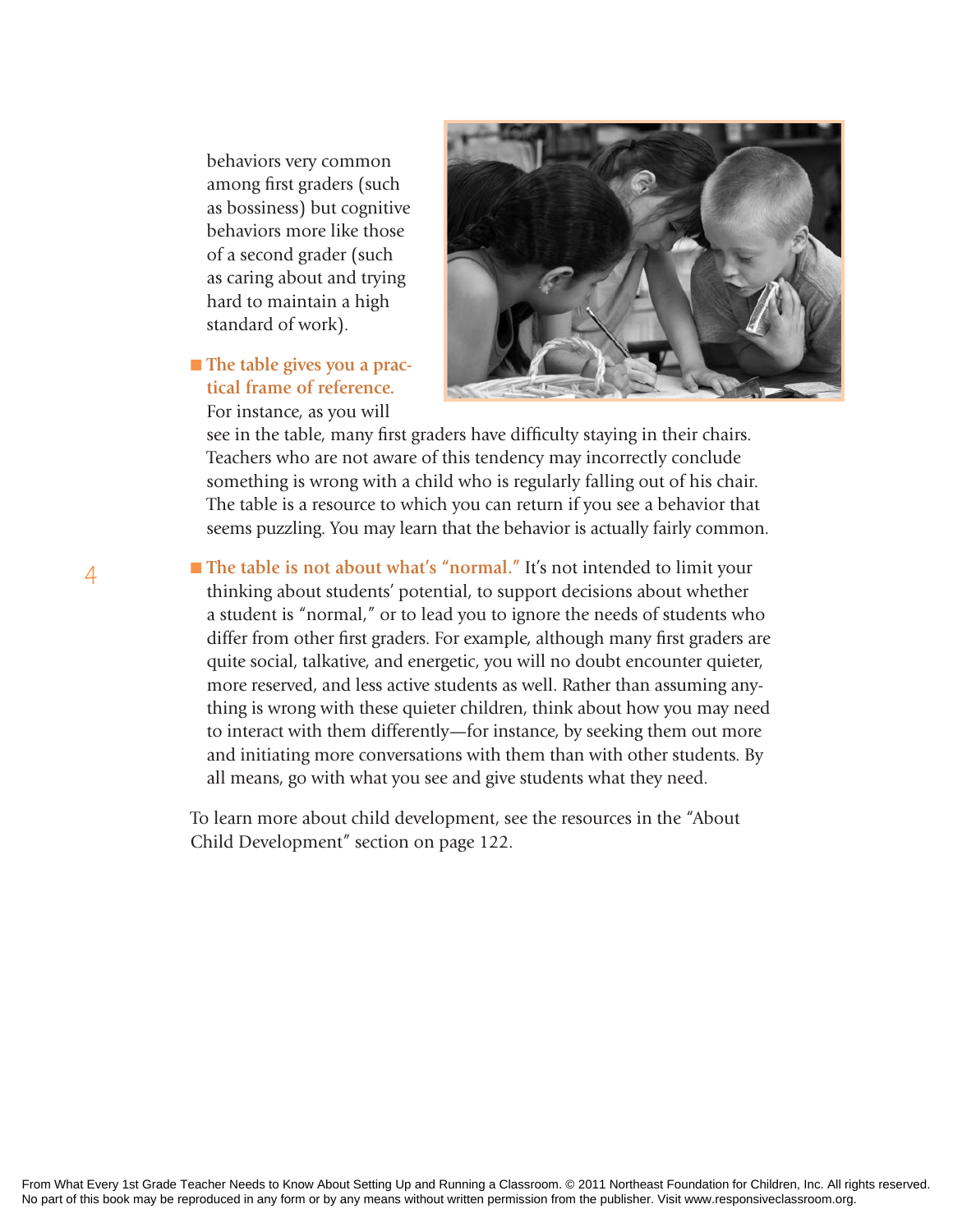# **First Graders**

#### **Common Characteristics School Implications**

### *Social-Emotional*

- **n** Are enthusiastic, energetic, and competitive.
- $\blacksquare$  Are very social; may start having a best friend.
- $\blacksquare$  Thrive on encouragement and are often crushed by even small criticisms.
- **n** Can be bossy.
- $\blacksquare$  May begin to test the limits of authority.
- **Provide lots of noncompetitive, coopera**tive games and activities.
- $\blacksquare$  Require students to be quiet only when it's absolutely necessary, and then keep the duration short.
- **n** Reinforce students' positive attributes or behaviors rather than focus on mistakes.
- **Be understanding of their testing behav**iors and bossiness with friends while providing direct guidance and firm limits.

#### *Physical*

- $\blacksquare$  Are very noisy and active; often fall out of chairs and may need to work standing.
- **n** Can tire easily and get sick frequently.
- $\blacksquare$  Love playing outdoors and in the gym.
- $\blacksquare$  Are better at tracking from left to right than younger children; this is an ideal age for learning to read.
- **n** May like to chew on pencils and other objects because new teeth are coming in.
- Give frequent movement breaks; incorporate movement into the daily curriculum (this helps students stay focused).
- $\blacksquare$  Give students space to spread out their work if possible. Let them work standing up or on the floor.
- Use interactive modeling (see pages 38–43) to show students what to do if they fall out of a chair.
- $\blacksquare$  Vary the pace of instruction (quick opening lesson in a circle, back to desks for a focused assignment, return to circle for a discussion) and keep assignments short (5–10 minutes at the beginning of the year).
- **n** Consider having frequent healthy snacks that satisfy students' hunger and chewing urge. s C O N T I N U E D

**5**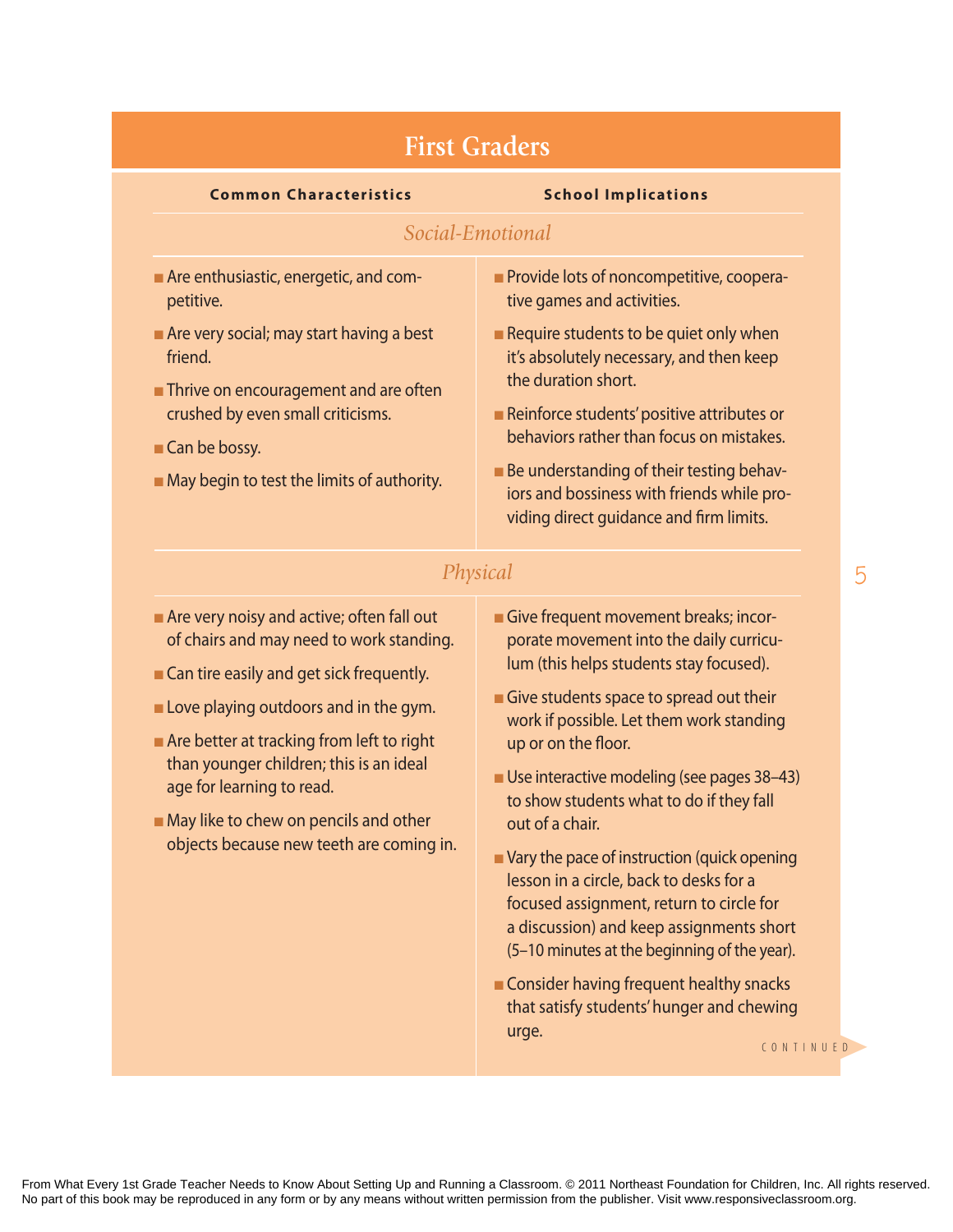## **First Graders** CONTINUED

#### **Common Characteristics School Implications**

### *Cognitive*

- $\blacksquare$  Are more engaged in process than products.
- $\blacksquare$  Are very interested in learning and doing "work," but sometimes take on projects that are too big for them.
- $\square$  Experience an explosion in artistic interest and expression; love to color and paint.
- $\blacksquare$  Are beginning to be able to conceptualize past and present and cause and effect.
- **n** Engage in more elaborate dramatic play.
- $\blacksquare$  Break activities, assignments, and projects into small, doable chunks.
- $\blacksquare$  Weave art into as many aspects of the curriculum as possible; provide a wide variety of art materials for exploration.
- **n** Provide lots of opportunities for imaginative and dramatic play both in the classroom and at recess.

#### *Language*

- **Love poems, riddles, and songs.**
- $\blacksquare$  Enjoy explaining their thoughts, how something happened, how things work.
- $\blacksquare$  Ask many questions.
- **Neave poems, riddles, and songs into** many parts of the day.
- **n** Provide many opportunities for students to talk and explain their thinking.

the information in this chart is based on *Yardsticks: Children in the Classroom Ages 4–14*, 3rd ed., by Chip Wood (Northeast foundation for Children, 2007), and is consistent with the following sources:

*Child Development Guide* by the Center for Development of human Services, SUNY, Buffalo State College. WWW.BSC-CDHS.ORG/FOSTERPARENTTRAINING/PDFS/CHILDDEVELGUIDE.PDF

"the Child in the elementary School" by frederick C. howe in *Child Study Journal*, Vol. 23, issue 4. 1993.

*Your Child: Emotional, Behavioral, and Cognitive Development from Birth through Preadolescence* by AACAP (American Academy of Child and Adolescent Psychiatry) and David Pruitt. harper Paperbacks. 2000.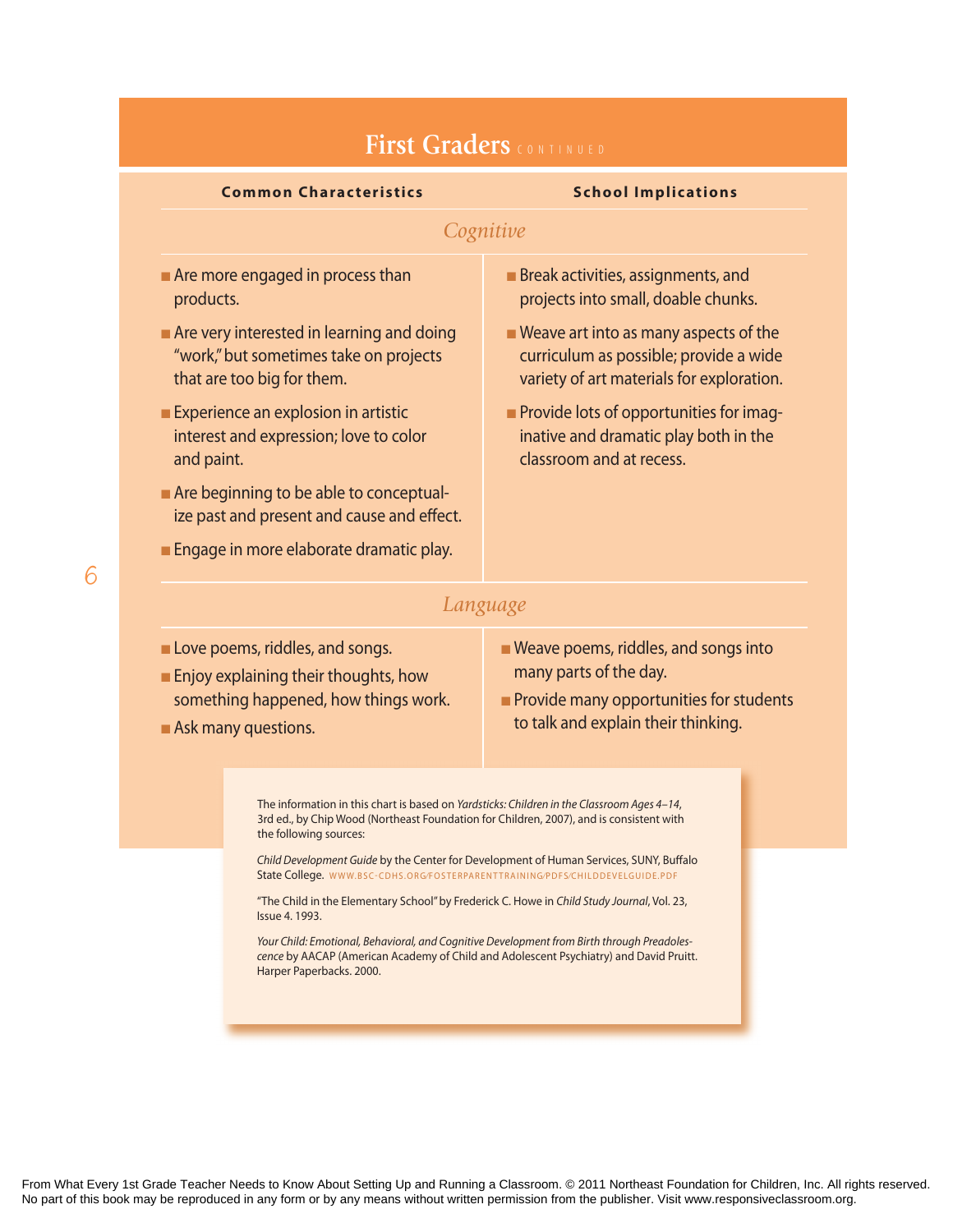# **What about Developmentally Younger and Older First Graders?**

Your class will likely contain children with a wide range of chronological ages—children with earlier and later birthdays—as well as children who do not share the common first grade characteristics regardless of where their birthdays fall. These chronologically or developmentally younger students may demonstrate characteristics more like those of kindergartners. Here are some examples of such characteristics and how you might adjust your teaching for these children. Developmentally younger first graders may:

- n **Need a great deal of adult approval and like to ask permission.** Give frequent positive reinforcement to all students, check in with students often to make sure they understand directions, and point out students' successes with being independent.
- Like to repeat experiences and copy **previous products.** Reinforce their efforts, but gently nudge them into trying new things and reassure them that mistakes are okay.



■ Struggle with printing. For instance, they often start in the middle of the line or page, reverse letters and numbers, and space letters and numbers too closely on the page. Provide support and scaffolding for students. You could place dots on the paper to show them where to start writing, give them an object such as a Popsicle stick to mark spaces, or remind them to use their fingers to space between words. It may also help to display examples of good handwriting.

In contrast, some other students in your class might demonstrate characteristics more like those of second graders. These students may:

n **Dislike taking risks and making mistakes.** Present them with new situations and challenges, but prepare them by letting them know what to expect and what strengths they have that they can call upon to overcome the challenges.

**7**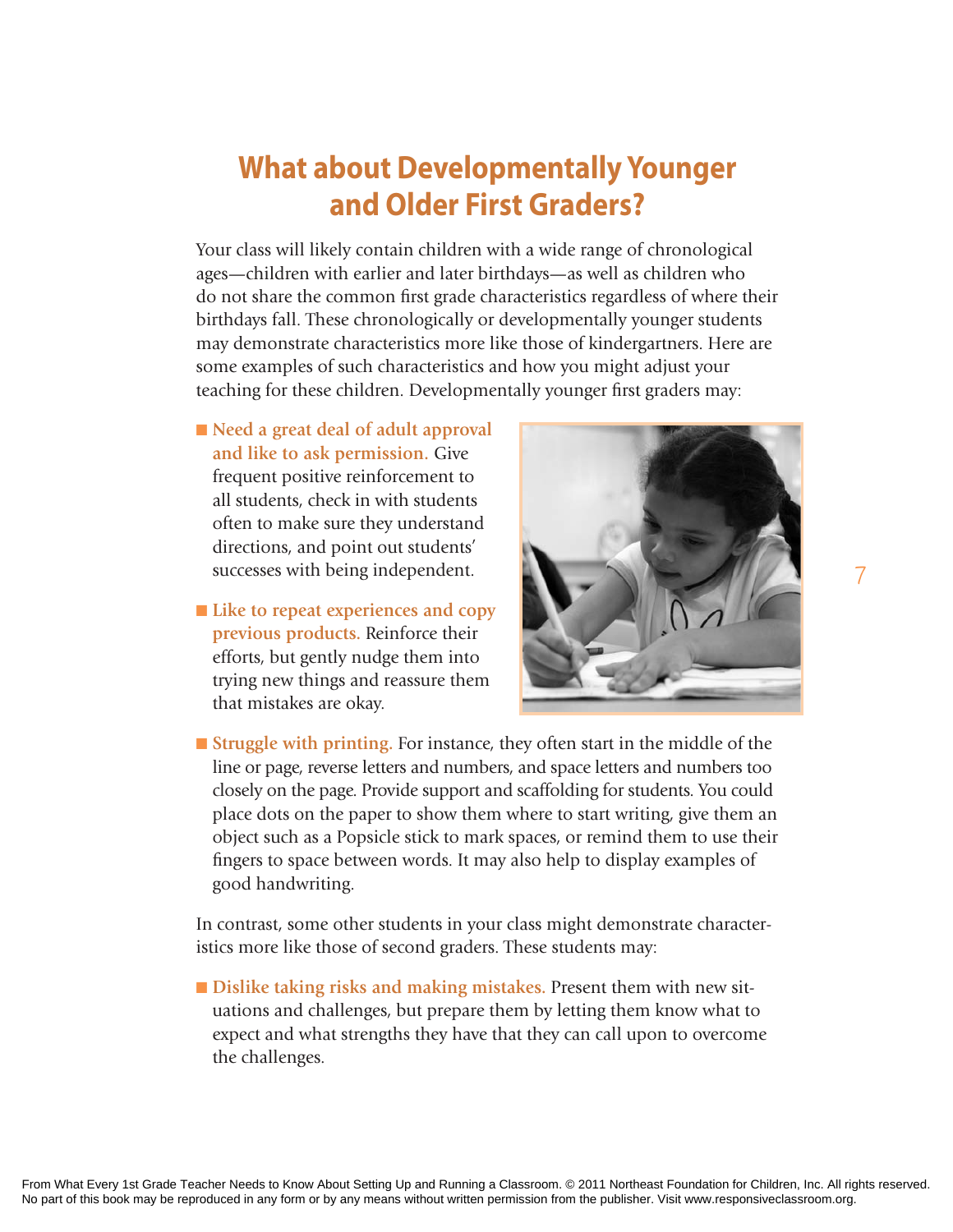- Like working and playing alone or with one friend. They may find group work overwhelming. Allow these students to work or sit in pairs as often as possible or provide them with options of quiet places to work.
- Enjoy one-on-one conversations, especially with adults. Check in frequently with these students and find time to talk with them at lunch or recess or during other free periods.
- **n Try hard to make their work perfect.** Give them shorter, more manageable assignments and help them have more realistic expectations for their work.

# **How to Use This Book**

You can use this book in various ways. For example:

- Read cover to cover. If you have time and already know you'll be teaching first grade in the coming year, you may want to read the book from beginning to end to get an overview of how to set up and run the classroom. You may want to take notes or mark key passages to return to later.
- Right now all I want to know is... Maybe you're already in the middle of the year, or you just found out that you'll be teaching first grade and you have only a few days to get ready. If you don't have time to read the whole book, zero in on what will help you immediately. Perhaps



a feeling of community is lacking in the room—in that case, go to Chapter 3, "Building Community," on page 57. Or maybe you want to be sure you establish routines and procedures so that the classroom runs smoothly. If so, you could turn to Chapter 2, "Schedules and Routines," on page 33. Read what you need, and then return to the other chapters later when you have more time.